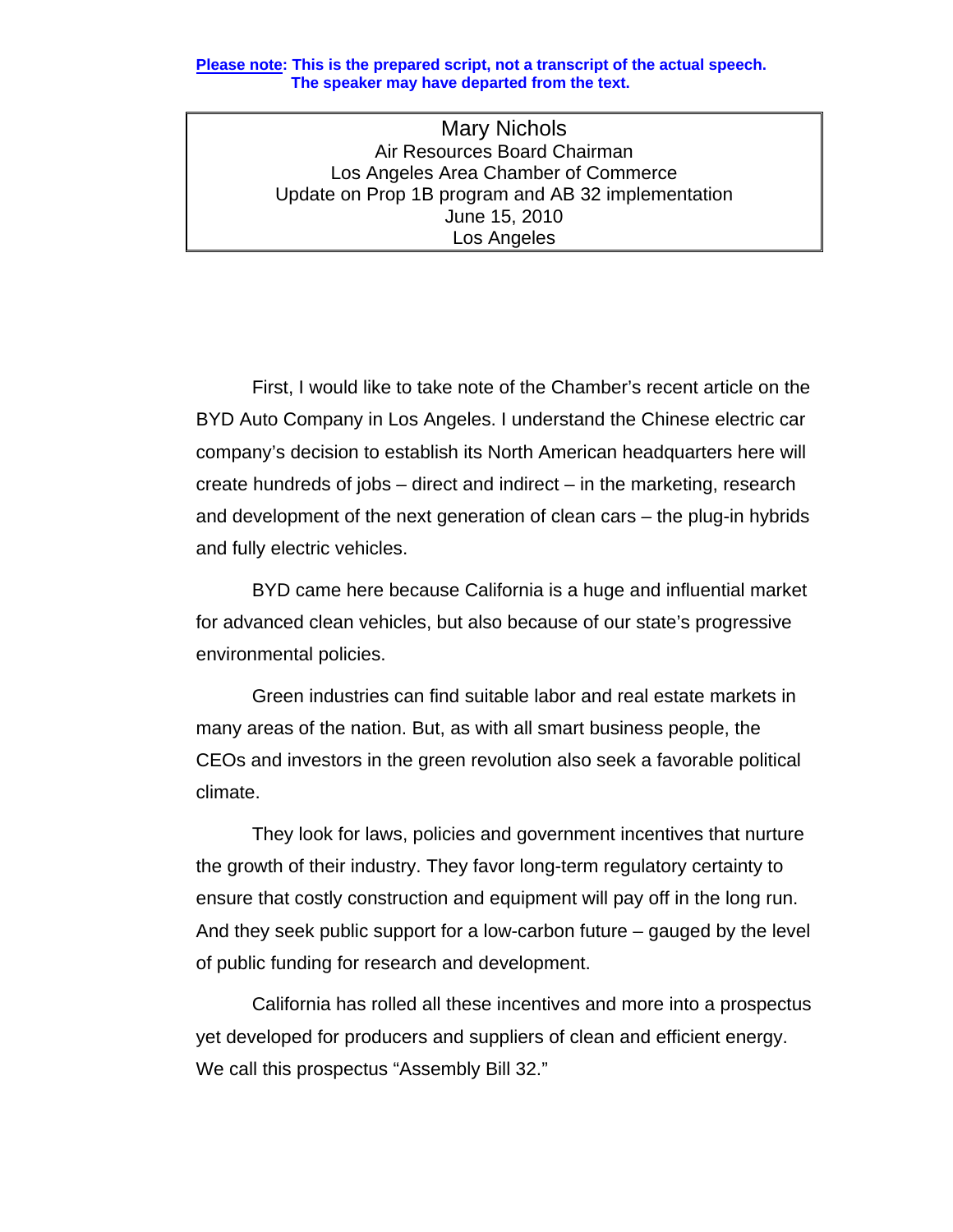AB 32 – the Global Warming Solutions Act of 2006 – is California's path to a clean-energy economy. It's a catalyst to innovate and grow beyond the measures you've already taken. It's an accelerator to hasten the arrival of higher-wage, clean-energy jobs; more secure energy and – let's be clear – healthier air. And may I remind you that metropolitan Los Angeles remains the smoggiest urban area in the nation, with an average of more than 140 days a year of dangerous ozone levels, according to American Lung Association's most recent State of the Air report.

 You've asked me to brief you today on the implementation of AB 32 and the disbursement of Proposition 1B money for cleaning up harmful diesel emissions in the movement of goods through the Los Angeles area. The two programs are inter-related. The same port and rail yard operations that spew toxic diesel exhaust, of course, also emit greenhouse gases. In cleaning up the one pollutant, we clean up the other.

 The term we use at the air board is co-benefits. It just means you don't do things for only one purpose. Everything we do must achieve multiple benefits.

 We can't count on global warming concerns alone to increase consumer demand for more fuel-efficient cars and solar panels or to reduce driving and urban sprawl.

 We're banking on ambitious and forward-looking policies to speed and ease California's shift to a more efficient, low-carbon economy.

 AB 32 sets the targets. It requires the state to taper its greenhouse gas emissions to the 1990 level by 2020. That's about a 15 percent drop from today's level. Beyond that, the air board's implementation plan calls for an 80 percent reduction below the 1990 level by 2050.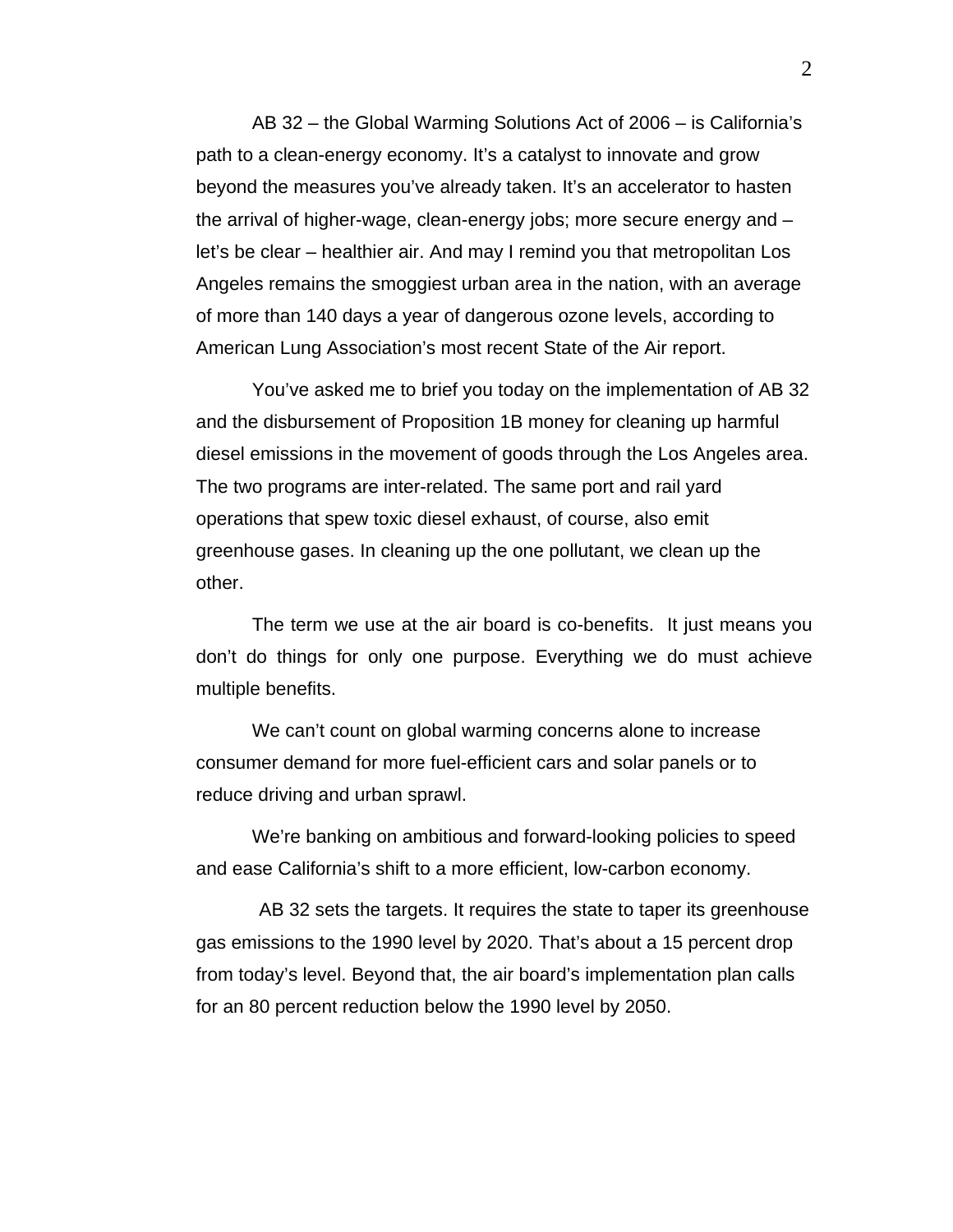Our climate policies are designed to get us there. They're already changing the way we plan our cities and build our homes, driving the next generation of clean fuels and accelerating the rollout of zero-emission vehicles. By 2035, we expect that the majority of new models offered for sale in California will run pollution free.

 This is the path that scientists say we need to take to avert the worst effects of climate change. But it's also the road that takes Californians where they need and want to be on air quality, energy security and economic sustainability.

 Think of AB 32 as an accelerator that gets us where we want and needs to be anyway – only faster.

 Of course, not everyone is on board with AB 32. It does, after all, hold industries publicly accountable for their climate-altering emissions.

 Some critics claim that AB 32 is practically suicidal for California's economy. Yet every one of the credible forecasts to date predicts the economic impacts would be small.

 In reality, California's economy will continue to grow robustly whether or not we implement AB32. But with those measures in place, we would:

- □ Be less dependent on fossil fuels.
- □ Have greater energy security.
- □ Strengthen our clean tech industry with many more goodpaying, sustainable jobs.
- □ Become more competitive in the global clean-tech market.

 We cannot afford to cede the field to Texas or Massachusetts, let alone China.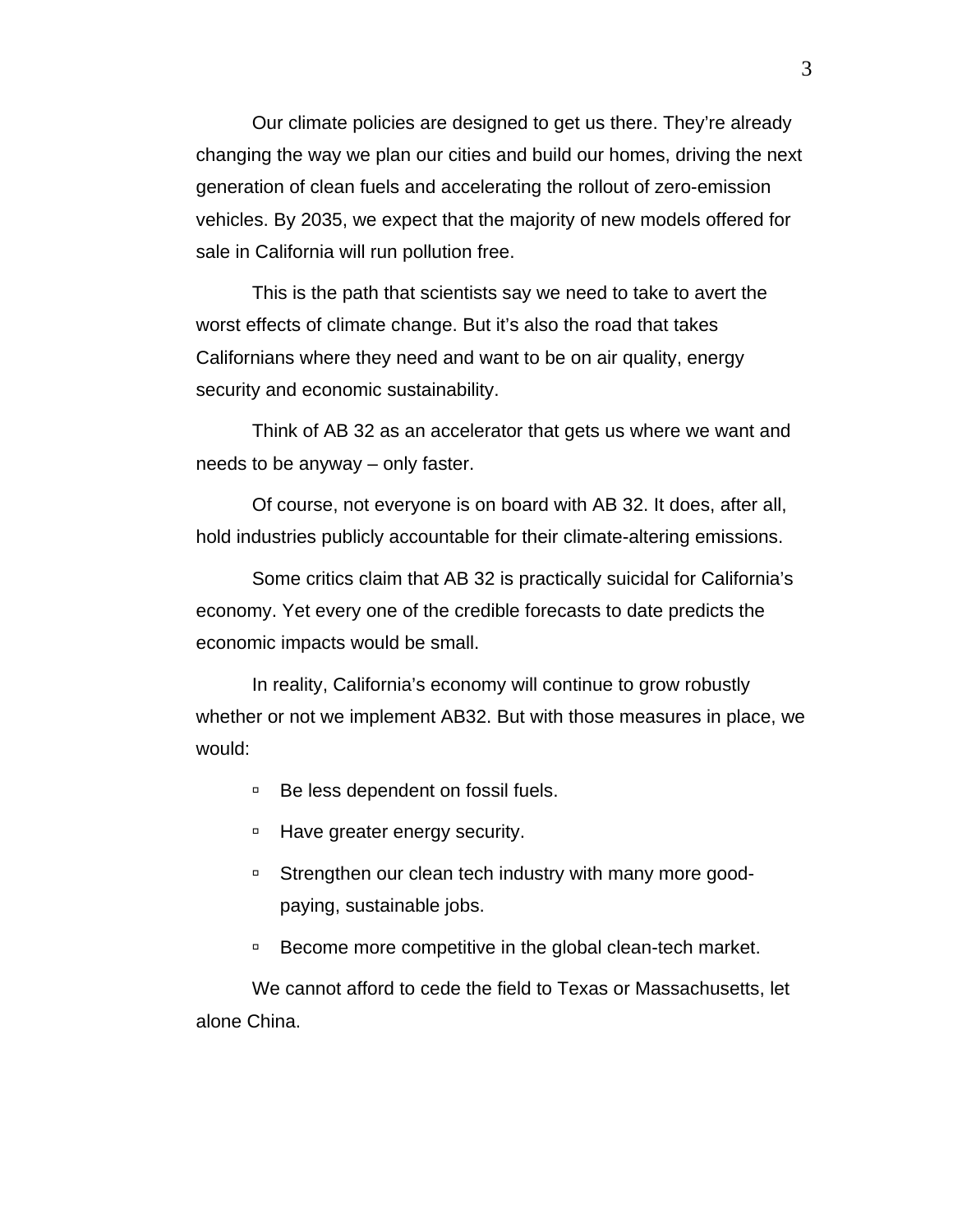Far from straight-jacketing industry, AB 32's measures will continue to unleash innovation and investment in cleaner fuels and fuel-saving technologies. As a result, California businesses and consumers will see their fuel expenditures drop by an average of 5 percent in 2020, according to the air board's latest economic analysis.

 The reduced consumption of gasoline and diesel would save California \$3.8 billion annually by 2020. That's money Californians can put back into local communities by spending on goods and services they'd like to have.

 One of those goods they'd like to have is clean, healthful air. In 2006 – the same year the Legislature passed AB 32 -- California voters approved Proposition 1B, which authorized the sale of \$1 billion in bonds to reduce toxic diesel pollution in neighborhoods downwind of shipping ports and rail yards.

 The Los Angeles area has been the major beneficiary of the program.

 Of the \$247 million in Prop. 1B money that the air board has awarded to date, more than half -- \$127 million – went to the South Coast Air Quality Management District to accelerate the replacement of more than 2,500 dirty old diesel cargo trucks working the ports of Los Angeles and Long Beach. The new, clean-running cargo trucks will be on the road by the end of this year – much sooner than otherwise would have occurred.

 The South Coast air district is using the other \$3 million for replacing or overhauling the aging switcher locomotives that belch dark smoke as they move freight cars around the rail yards serving Los Angeles and the Inland Empire.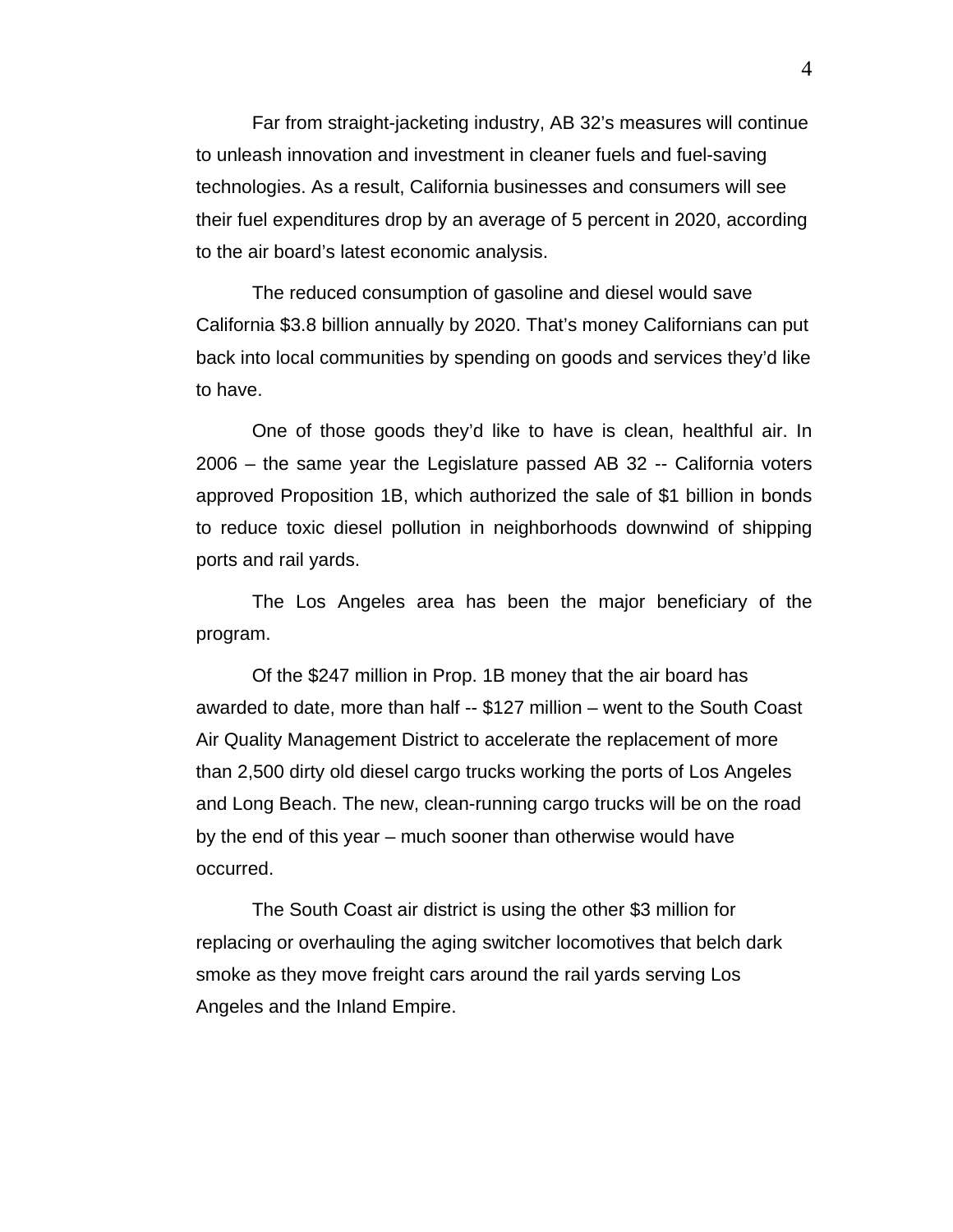The latest round of Prop 1B bond sales made another \$200 million available for grant awards. Next week (June 24) ARB staff will go before the air board to recommend that \$110 million of this money be awarded for additional cleanup of diesel exhaust in Los Angeles and inland. The proposal would designate:

- \$42.5 million for replacing another 850 cargo trucks
- □ \$61.3 million to install equipment at 23 berths allowing ships to hook up to the grid rather than power the lights and equipment off dirty diesel generators. Berthed ships will be required to power off the grid starting in 2014.
- □ \$6.2 million to replace or overhaul more of the dirty switcher locomotives.

 We're already seeing a public health payoff of the ports and rail yards cleanup.

 A just-released (June 3) Port of Los Angeles inventory of cargo handling emissions shows that since 2008, the amount of toxic diesel soot has dropped 37 percent while ozone-forming nitrogen oxides fell 28 percent.

 Port officials said the air quality improvement went beyond what would be expected from the decline in cargo during the recession. They attributed most of the improvement in 2009 to their Clean Truck Program, which subsidized the replacement of dirty diesel trucks and banned pre-1989 cargo trucks from port entry. The port also credited ARB's new rule requiring low-sulfur fuel in ocean-going vessels within 24 nautical miles of the coast.

 Reducing pollution in the movement of goods is part of the larger AB 32 goal of accelerating California's move to low-carbon world – and our strong efforts to make the transition as seamless and painless as possible.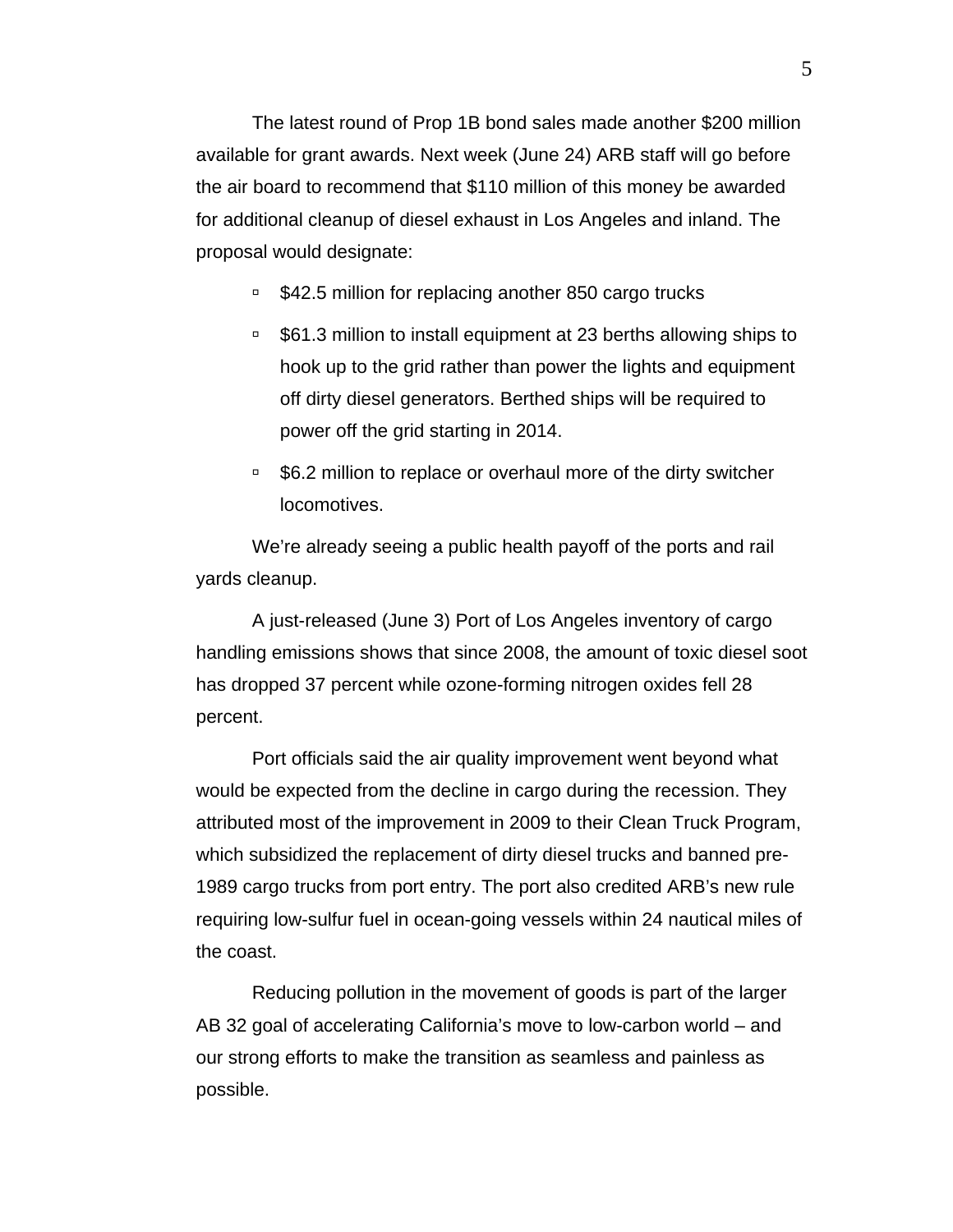One of the least expensive ways to de-carbonize our economy is to allow companies to buy and sell emission allowances among themselves. This is the thrust of our proposed cap-and-trade regulation scheduled for the air board's consideration later this year.

 This "market" approach gives companies the flexibility to reduce emissions in the most cost-effective way they can find -- using cleaner fuels or more efficient equipment – rather than being told what type of pollution control equipment to install.

 The federal EPA has used cap-and-trade successfully for years to combat acid rain by capping emissions of sulfur dioxide from coal-fired power plants in the Midwest.

 To set the California system in motion, the Air Resources Board would either auction or give away emission "allowances" that add up to industries' pollution limits under the cap.

 Companies that can cost effectively go beyond their obliged emission reductions – for example, a modern natural gas-fired generator – can sell their excess allowances to businesses such as coal-fired electricity generators and oil refineries that face higher compliance costs.

 A market price on carbon provides a powerful incentive for companies to become more efficient: The less energy they use, the more they save and the more emission allowances they have to sell.

 Another important AB 32 measure coming before the air board in a few months relates to the state's new "sustainable communities" law – known as Senate Bill 375.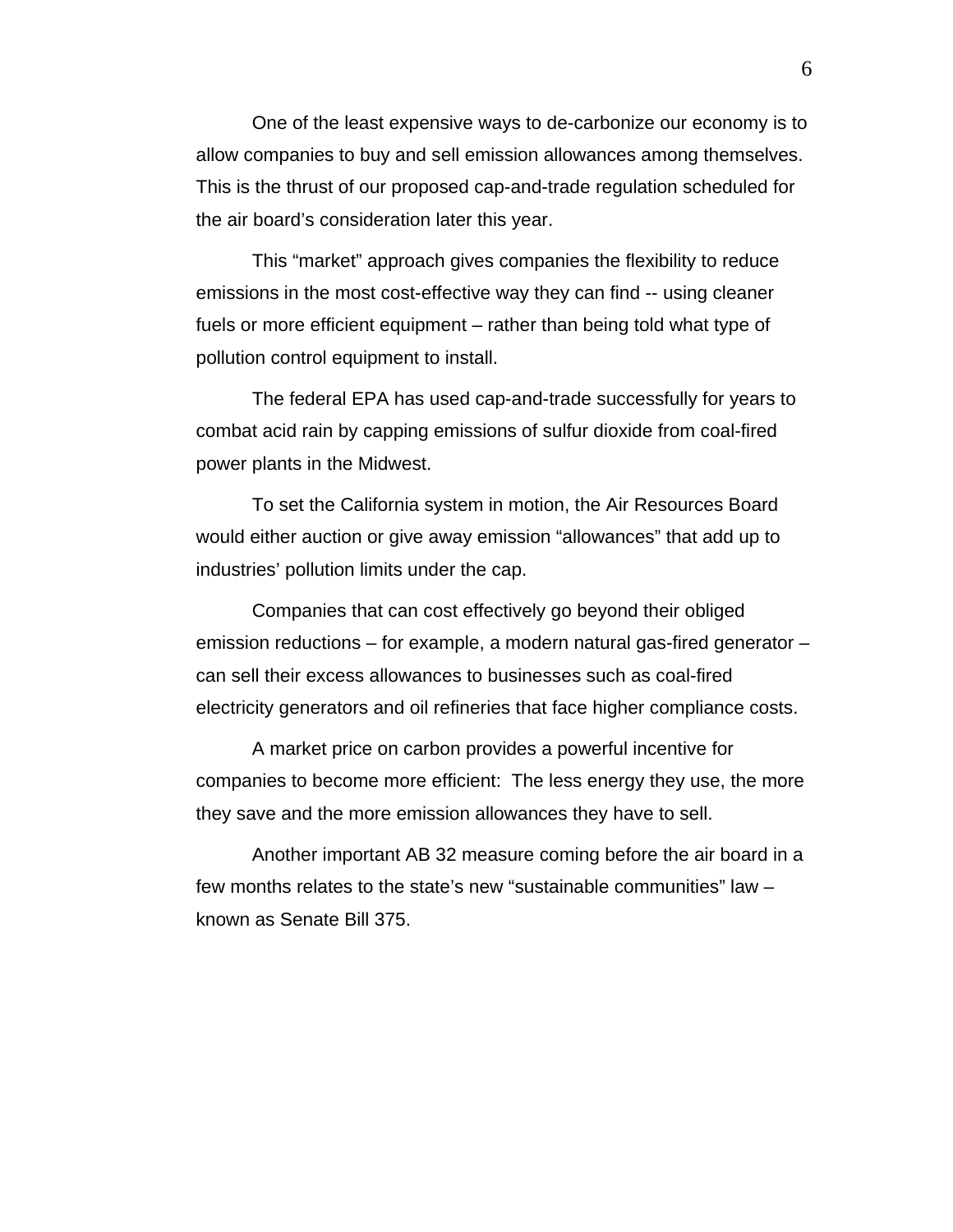In September, the Board is expected to set emission reduction targets for cars and SUVs in 18 regional planning areas. And, like the Cap-and-Trade program, we're working to make this effort as seamless and painless as possible. We're relying on local government to help us set those targets, and the law leaves it to the local government to decide how best to achieve them.

 This calls for an unprecedented level of collaboration among city, county and regional planners. For the first time, California's urban areas will integrate transportation and land-use plans and align them with realistic projections of future housing needs.

 SB 375 has already received a positive review by the Urban Land Institute, the development industry's top think tank on land use. Their analysis, released earlier this month, predicts that the law will provide – quote – "more consistency, coordination and clarity to the development process – which the land use industry needs to start recovering from the recession."

 Inclusion a sustainability strategy, they said, enhances a community's ability to attract high-quality investors, employers and development. It signals a stable and predictable development environment. It saves communities money and time fight CEQA challenges on climate change impacts. And it encourages the kind of compact developments that appeal to a highly underserved market of firsttime homebuyers, renters and empty nesters.

 Your MPO -- The Southern California Association of Governments – recently recognized some planning efforts in the Los Angeles as models of collaboration in the spirit of SB 375.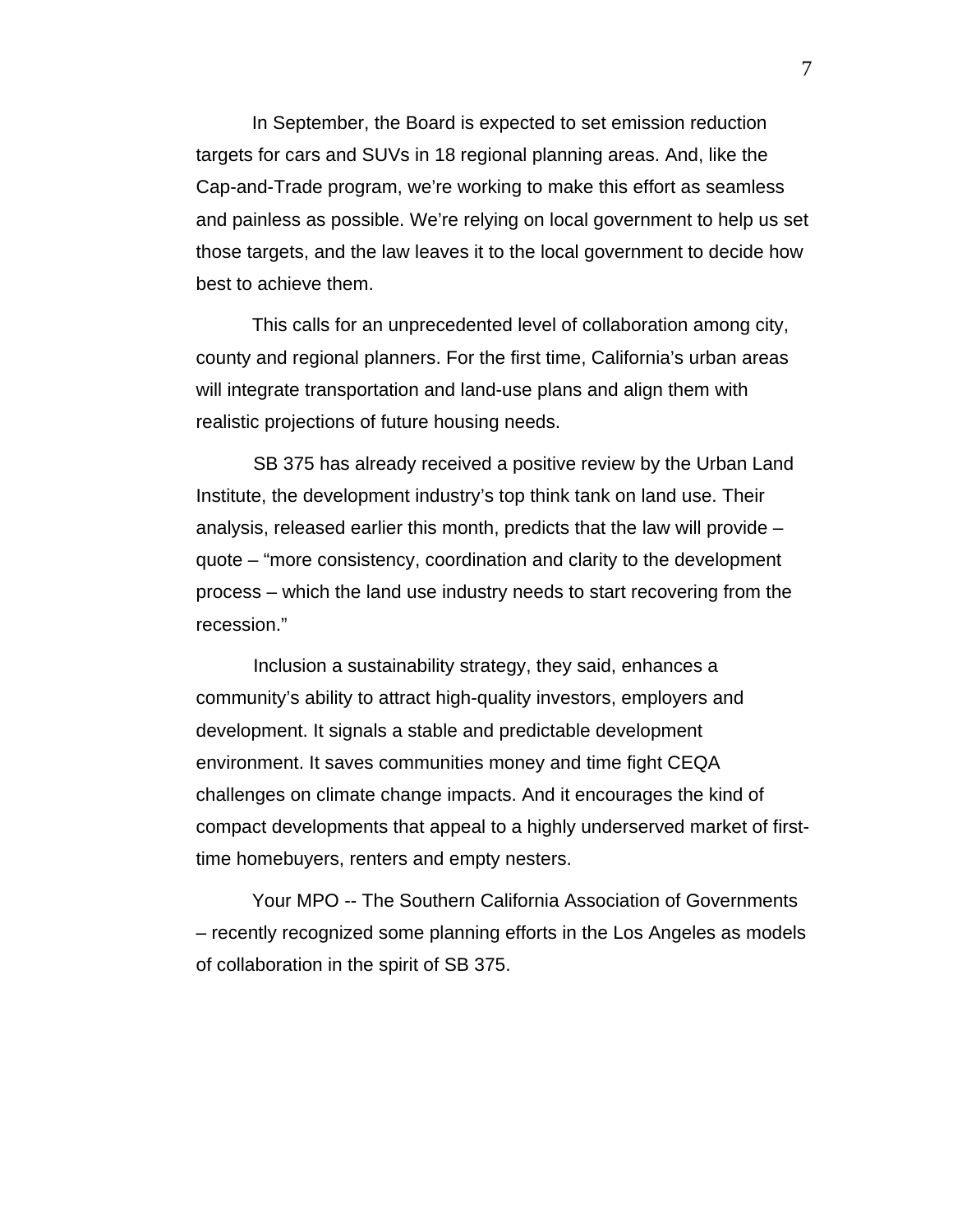They included the City of Santa Monica's draft Land Use and Circulation Element, which breaks with past planning practices by linking transportation and land use policies. It specifies clear criteria for where and how new development should be located along corridors served by the Expo Light Rail. I understand that more than 4,000 Santa Monica residents and members from 66 interest groups participated in this planning effort.

 Communities in the San Gabriel Valley also are breaking tradition in plan to redevelop a blighted stretch of the Arrow Highway.

 Most urban corridors are examined city by city, so you end up with disjointed redevelopment and a hodgepodge of winners and losers in terms of revenue, economic revival and municipal service responsibilities. This project involves all six jurisdictions along a 9-mile stretch of the Arrow Highway – Azusa, Baldwin Park, Covina, Glendora, Irwindale and unincorporated Los Angeles County. Together, they're looking at mutually beneficial sales-tax sharing programs and infrastructure financing districts.

What we're doing in regional transportation and land use planning, in our clean car program and other climate change measures is part of an overarching policy that we've been pursuing for years, and those policies did come with a cost, but they came with significant benefits too. Anyone who remembers Los Angeles even 30 years ago knows that.

AB 32 is not likely to go away. Let me tell you why.

The scientific foundation for the law continues to grow stronger. The recently reported inaccuracies in the Intergovernmental Panel on Climate Change assessments are unfortunate. But they do not undercut the remarkably vast body of evidence linking human-caused pollution to global warming.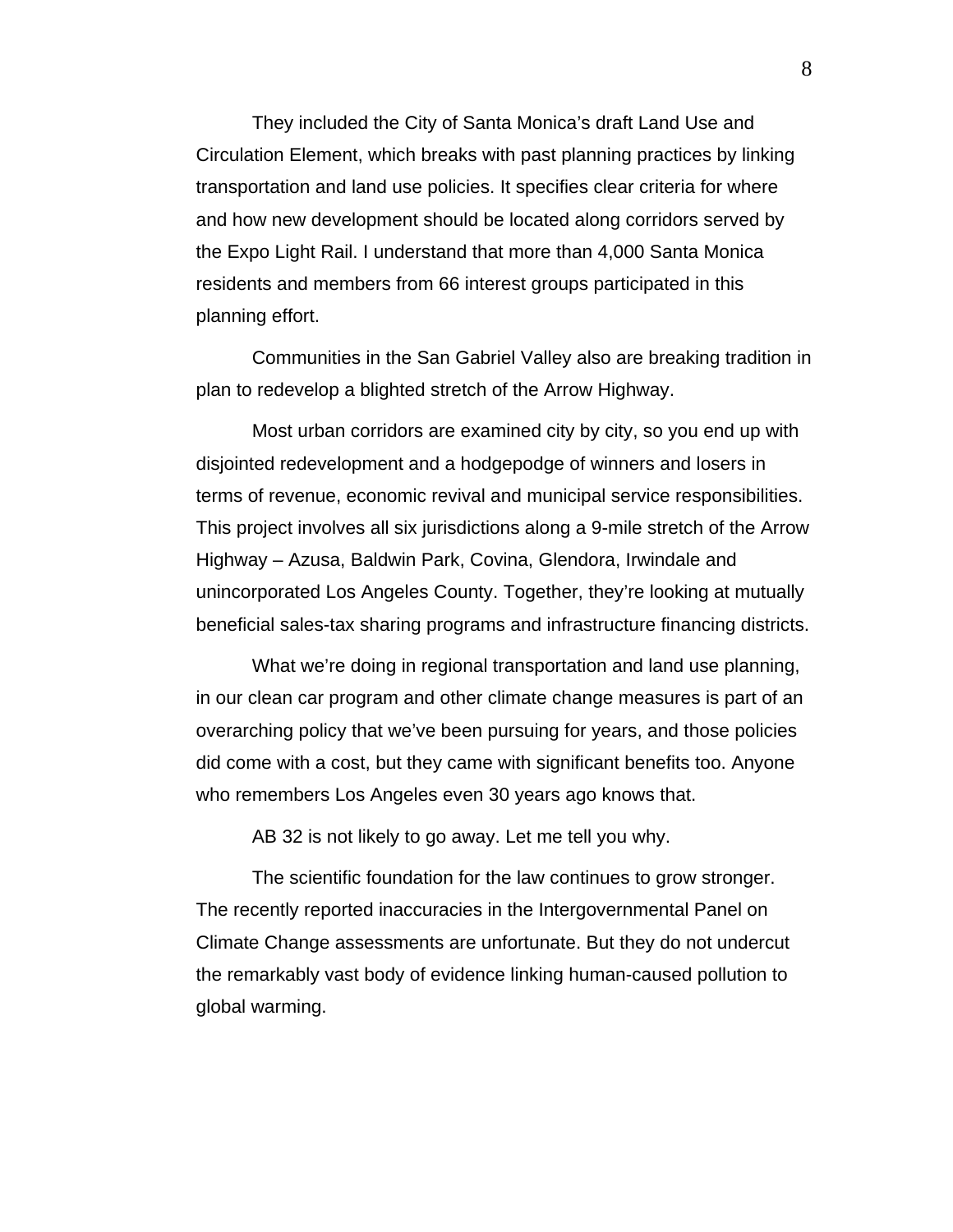Congress won't likely derail or preempt the measures in AB 32, beyond, perhaps, folding California's cap-and-trade program into a federal version.

 The federal climate bill passed by the House last fall borrows heavily from AB 32 – as does the Kerry-Lieberman bill released last month (May 12).

 If anything, California's climate actions, together with those in other states, will gain more steam nationally as Congress squabbles and stalls. As you may know, last year the federal EPA adopted on a national scale California's policy of limiting greenhouse gas emissions from new passenger vehicles.

 And last month President Obama signed an order making it clear that California retains its authority under the Clean Air Act to set its own, tougher standards on the next generation of vehicles and fuels. But our goal is to develop, with the federal agencies, a single national standard, so that manufacturers will be able to build a single, light-duty national fleet.

 It's safe to say that investing in clean technology will continue to be a good bet. Even in 2009 – one of the worst years in economic history – clean energy revenue continued to expand.

 AB 32 creates the conditions that allow California to remain No. 1 in clean energy investments. Three out of every five dollars invested in clean technology in North America comes to California. We've laid the groundwork to go after those markets and jobs.

 So we have every reason to keep the momentum in implementing AB 32. We've laid the groundwork to go after the green markets and green jobs. And if California slackens its pursuit of them, others will eagerly and swiftly fill the void.

AB 32 is a job generator, not a job killer.